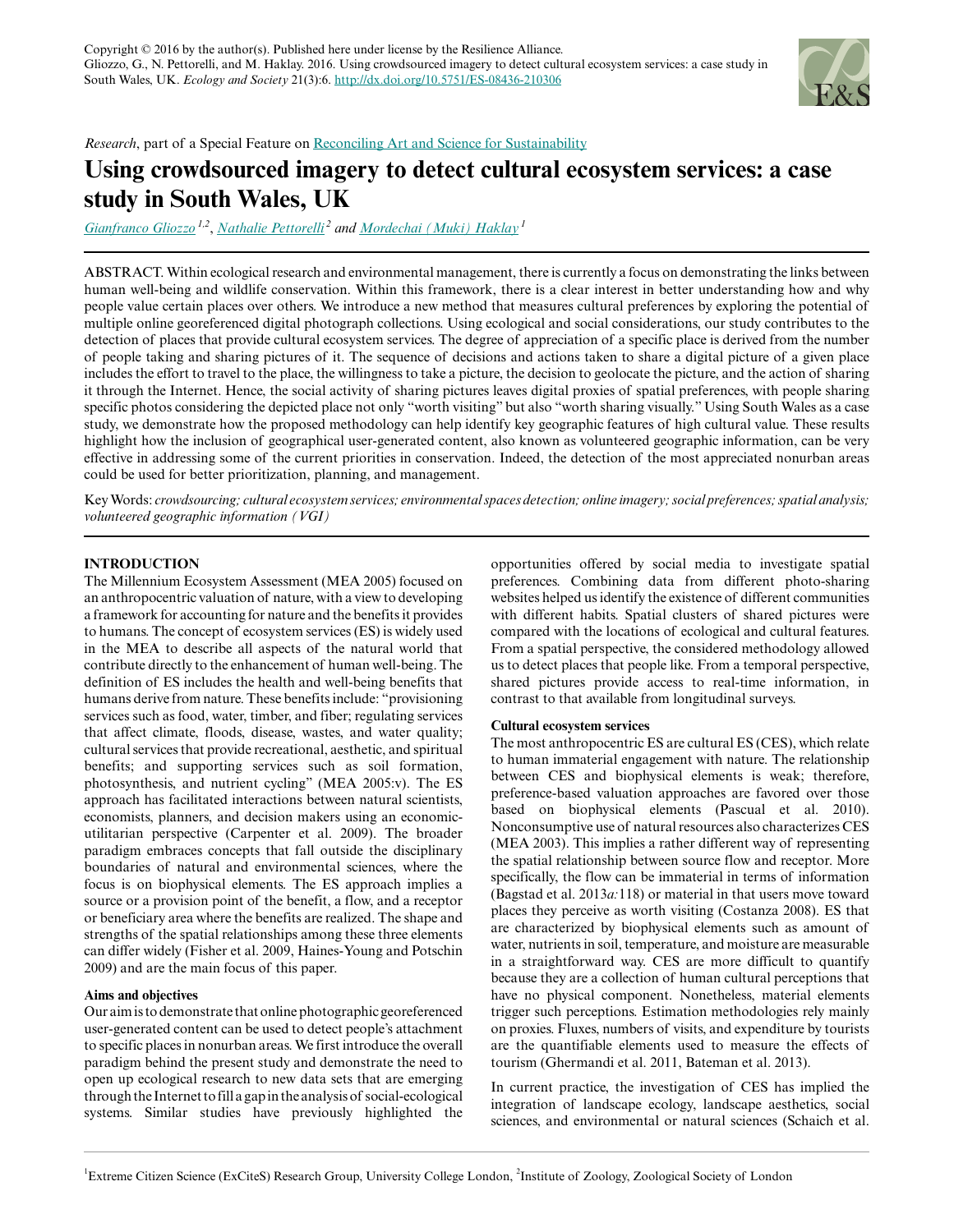2010, Bagstad et al. 2013*b,* Hernández-Morcillo et al. 2013, Plieninger et al. 2013). Surveys have provided the spatial extent and location of places, and the precise identification of places has followed the interpretation of descriptions. This has hindered the ability to locate these places accurately. Some studies have investigated CES along with other ES, analyzing trade-offs. Those results remain heavily dependent on long-lasting traditions and on the cooperation of heterogeneous and complex research teams, as in Bateman et al. (2013). Such approaches strongly depend on the methodologies and data needed for both natural and social sciences. Moreover, the delimitation of a spatial entity from textual descriptions can be inaccurate. While there is a strong focus on outreach to a wider audience, this happens rarely because of the use of technical or disciplinary vocabularies and approaches.

# **Mapping cultural ecosystem services**

Here, we focus on the possibility of mapping the spatial extent of CES. The UK National Ecosystem Assessment (UK-NEA 2011, 2014) used the term "environmental spaces" to denote the spatial extent of CES. Studies of CES vary widely in terms of spatial analysis and mapping techniques. Ambrose-Oji and Pagella (2012), while focusing on the assessment of woodlands, made a very clear analysis that considered spatial aspects in a way that can be used in other CES analysis. Most of the studies mentioned by Ambrose-Oji and Pagella (2012) deal with a combination of ES rather than CES only. Here, receptors might never have had any physical connections to the ecosystem that ignited their cultural benefit. Therefore, Ambrose-Oji and Pagella (2012) referred to the "ecosystem service footprint," which is not a unique, well-bounded spatial entity, but rather, its shape and extent depend on stakeholders' spatial position, education, and preferences. People who experience the aesthetic enjoyment associated with a woodland live in its vicinity, but this enjoyment is also experienced by those who are willing to move toward the woodland and by people accessing representations of the woodland through the media. Therefore, we can consider that videos, pictures, and even stories and legends in which woodland plays a role contribute to the cultural ecosystem footprint. Two examples of this type of weak interaction between the receptors and physical source of CES are Sherwood Forest and Jerusalem.

One of the main conclusions of Ambrose-Oji and Pagella (2012), as well as of UK-NEA (2014), is that the most appropriate methodologies with which to derive the spatial extent of CES are participatory mapping techniques. Participation might also include a broad range of stakeholders, avoiding focusing on physical proximity as a way to measure the cultural impact of ecosystems. Ambrose-Oji and Pagella (2012) also underlined the inadequacy of land-use change or census units to map ES. Pagella and Sinclair (2014) reviewed ES mapping techniques, comparing 50 published studies in which the importance of land-use change in agricultural land was reported. Among these studies, few explicitly dealt with CES, mainly covering the stock of natural resources in which the services originated. Pagella and Sinclair (2014) found a very limited number of studies analyzing flows and stakeholders. They found that recreation and tourism are the most often mentioned CES. The mapping effort not only relied mainly on analysis units that were hardly suitable for the analysis of ES, but also lacked an assessment of uncertainty when dealing with the boundary of cultural entities.

Bateman et al. (2013) performed an evaluation of the influence of ES-generated values through the creation of six different scenarios of land-use change up to the year 2060. Their study stressed the importance of ES-aware planning decisions in increasing the overall values for ES when the evaluation embraces several ES. The design of the scenarios took into account the effects of climate change. The study provided outcomes that were very clear and were presented using maps that covered the whole UK, with a spatial resolution of 2 km². The detection of spatial entities was not the aim of these maps, which were the geographical support in combining different levels of spatial information to understand the influence of locality on overall policies. The only cultural aspect considered was recreation.

The conjunction of census, transportation-network analysis, and the Monitor of Engagement with the Natural Environment (MENE) survey (Natural England 2010) provided the inputs for Bateman et al.'s (2013) evaluation. The creation of a tripgeneration function relied on the spatial resolution of Lower Layer Super Output Area (LSOA) census units. LSOAs are geographic areas achieved by aggregating smaller census units with populations of between 1000 and 1500, but the use of census units causes a bias in spatial resolution. Census units tend to be smaller and more precise in more densely populated urban areas. Moreover, the design of census units is based only on number of inhabitants, number of households, and socioeconomic homogeneity (Cockings et al. 2011); therefore, this tessellation ignores environmental aspects. For less densely populated areas, LSOAs can include areas larger than the minimum spatial resolution used in the study cited.

Therefore, as noted by Pagella and Sinclair (2014), this mapping effort cannot be used to define the extent of environmental spaces for two main reasons: the use of census units for the analysis, and the use of the MENE survey to locate recreational areas as interpreted by the interviewer. Question 7 of the MENE survey (Natural England 2010:12–13) is devoted to the geocoding of the destination of the visit, and a place-name gazetteer supported this choice. There was no analysis of the flux of the benefit, only the flux of beneficiaries. As a result, the structured analysis stressed the role played by recreational areas that were located closer to large, urbanized areas, leading to the conclusion that "land use changes yield larger recreational value impacts when they occur near to populations as opposed to in more remote locations" (Bateman et. al 2013: supplementary material:16). The UK-NEA also developed its scenarios and indicators using the MENE and census output areas (Church et al. 2014, UK-NEA 2014). Bagstad et al. (2013*a*) proposed an alternative model of the spatial components and the relationships among them for ES. Using artificial intelligence, Bagstad et al. (2013*a*) distinguished between provisional and preventive ES, and attempted to include competition among usage areas. Because of the specific features that characterize CES, some of these innovations have limited influence for mapping CES. Bagstad et al. (2013*a*) suggested personal stories and experiences as one of the factors that the system is unlikely to include but that contribute greatly to the detection of CES.

# **Actions as proxies of preferences**

Participatory mapping and interdisciplinary approaches are at present the two main ways to detect the spatial extent of CES. In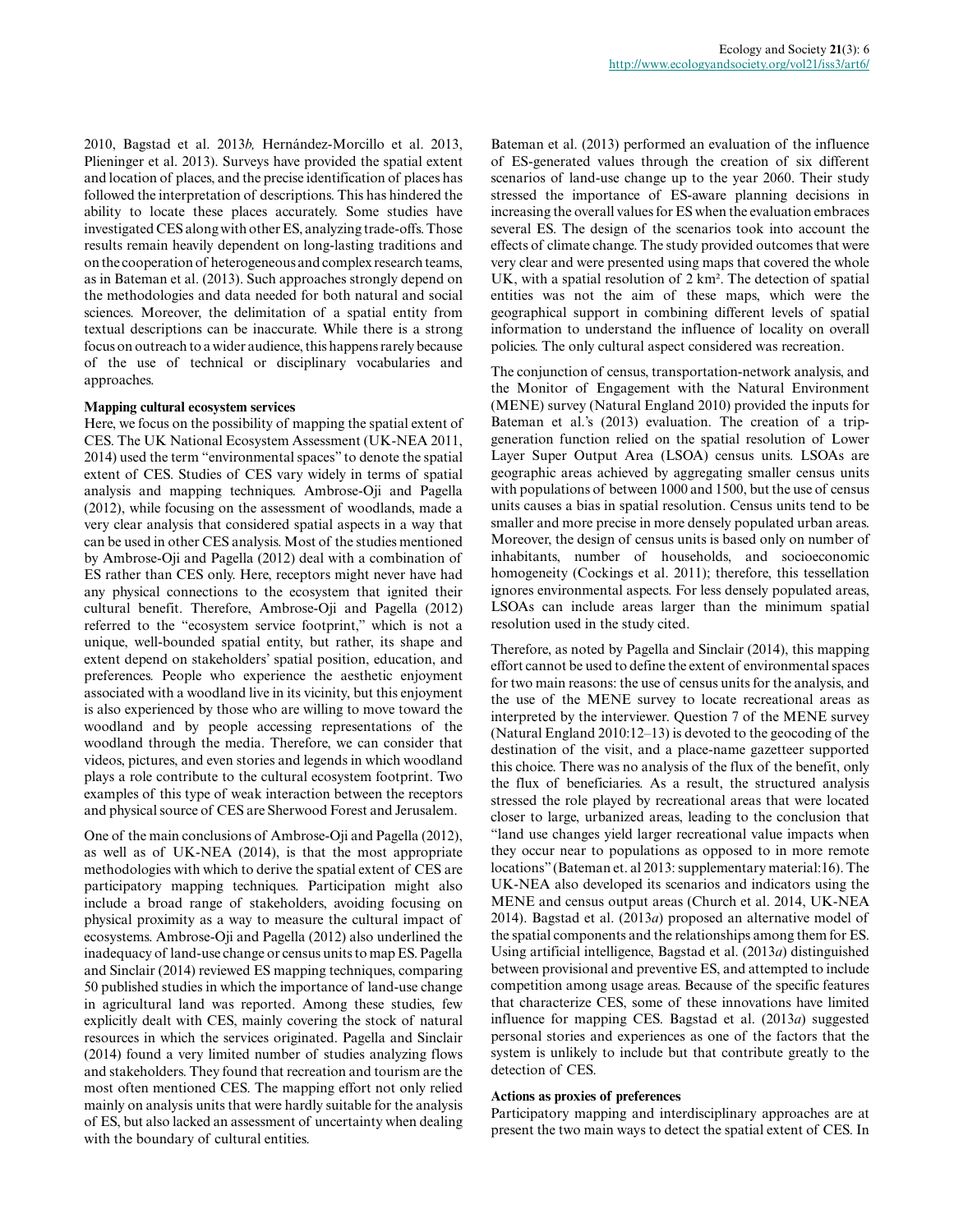relation to participatory mapping, receptors are involved in a process with researchers. An interdisciplinary approach often implies the combination of two sources of information: a survey of hundreds of households, and spatial and network analysis using a geographic information system (GIS). Here, we offer another way to detect engagement with a specific environment. The methodology is based on the assumption that one can consider actions undertaken by people as consequences of their preferences because "the true social value of non-marketed ecosystem services depends on the ways that services are used by different stakeholders" (Carpenter et al. 2009:1308).

In Church et al. (2014), the mutual interaction between environmental spaces and cultural practices gives rise to CES. Cultural practices are the activities that relate people to the natural world. Accordingly, we assume that cultural attachment to places motivates people's actions; we can follow the digital traces left by these actions. Bieling and Plieninger (2012) analyzed CES through their material manifestations in landscapes. This work needed extensive fieldwork to record the physical traces of activities for nonmaterial purposes. Among the manifestations, the presence of hiking trails, benches, subsistence gardens (allotments), and memorial plaques evidenced people's pleasure in the surrounding environment, and its enjoyment or symbolic value. Similarly, we assume that people go to specific places, and then, if they like them, share this enjoyment through the Internet, for example, by uploading pictures or talking online with friends. The traceable actions evidence not only the willingness to visit, but also the willingness and inspiration to share. Some of these actions are the result of a sequence of individual decisions; for instance, the action of going to a place, taking pictures, and sharing them is a sequence of three decisions. Taking advantage of Internet tools makes some actions and decisions easy to undertake.

Cultural engagement is inherently a concept that is loosely bounded spatially. Casalegno et al. (2013) attempted the detection of CES at a landscape level through the density of contributors to a photo-sharing website. They analyzed the relevance of Panoramio [\(http://www.panoramio.com\)](http://www.panoramio.com) pictures to evaluate the aesthetic value of landscapes in Cornwall, UK. Their main aim was to analyze the trade-offs with other ES. Their metric was based on the number of photographers for each 1 km² area. Wood et al. (2013) used pictures from Flickr [\(http://flickr.com](http://flickr.com)) to evaluate visitation in 836 predetermined cultural and touristic sites worldwide. In another use of Flickr, Richards and Friess (2015) focused on a small-scale analysis in a park, developing the spatial analysis further to include the analysis of environments and focal points. Tenerelli et al. (2016) used the number of pictures shared on Panoramio and Flickr to apply a geographical weighted regression to derive CES. Kachkaev and Wood (*unpublished manuscripts*) created a leisure pedestrian navigation system eliciting people's preferences from a blend of four online photosharing services.

Here, we follow a path that integrates the aforementioned studies at a regional level. We do not focus on already identified spatial units, but instead, embrace a wider perspective: a social-ecological approach that goes beyond the concept of enclosed conservation areas as in Palomo et al. (2014). We broaden these methodologies and suggest some improvements.

# **Georeferenced crowdsourced information and places**

The advent of Web 2.0 (O'Reilly 2005) enhanced the possibility of sharing activities socially. Through crowdsourcing (Howe 2006), people have been enabled to contribute massively to projects performing atomized tasks. Some Web 2.0 applications provide the possibility of adding location to the information produced, meaning that this information can be visualized on a map. Crowdsourced imagery is diverse and heterogeneous because the availability of application programming interfaces (APIs) enables the easy downloading of metadata about pictures, as well as the pictures themselves. More interestingly, APIs allow the downloading of users' registration nicknames, comments, and tags that, together with the time and place associated with the pictures, have allowed some studies to focus on users' behavior and preferences. Therefore, photo-sharing websites are a suitable source of information for mapping people's preferences among landscapes and natural environments.

Several studies have used photo-sharing websites with different purposes. Nov et al. (2010) analyzed the dynamics of photosharing communities. They underlined the fact that a sense of belonging to a community, supported by the social-networking functionalities of every application, boosted participants' performances in terms of contribution. Antoniou et al. (2010) aimed to evaluate the role of photo-sharing websites as a source of geographical information. An interesting discovery of their study was as follows: "Spatially speaking, the users are not interested in the small, relatively unpopular, niches of space but focus on the mainstream places" (Antoniou et al. 2010:108).

Following this definition, we assume that the most popular areas are those where more people take pictures, subsequently sharing them online. Users behave selectively and tend to share information regarding specific locations. We assume that this is an expression of their preferences among places. Antoniou et al. 's (2010) evaluation of pictures against a hypothetical isotropic (spatially even) distribution demonstrated that the real behavior of contributors was characterized by a strongly unequal distribution in which the density and clusters of pictures and users revealed people's preferences for places. Girardin et al. (2008) also used this assumption. They analyzed the patterns of geolocated pictures in close proximity to tourist attractions in the province of Florence, Italy. They also underlined the existence of hotspots, and then detected the digital footprints of tourists as they traveled in Italy. Similarly, Kisilevich et al. (2010) conducted their analysis assuming the qualitative derivation of spatial preferences from the quantitative spatial density of pictures shared online. They examined the attractiveness of places by comparing two photosharing websites and an online recommendation system for tourism. Kisilevich et al. (2010) applied the analysis of spatial patterns from photo-sharing websites for only urban environments. It is also an example of the integration of diverse sources of information.

Similarly, Kachkaev and Wood (*unpublished manuscripts*) applied their methodology to an urban-focused project. Their study, alongside those of Li et al. (2013) and Antoniou et al. (2010), deduced that similar Web 2.0 applications implied different target populations and hence different behaviors. Urban centrality was the target of another qualitative evaluation based on the density of pictures shared online (Hollenstein and Purves 2010).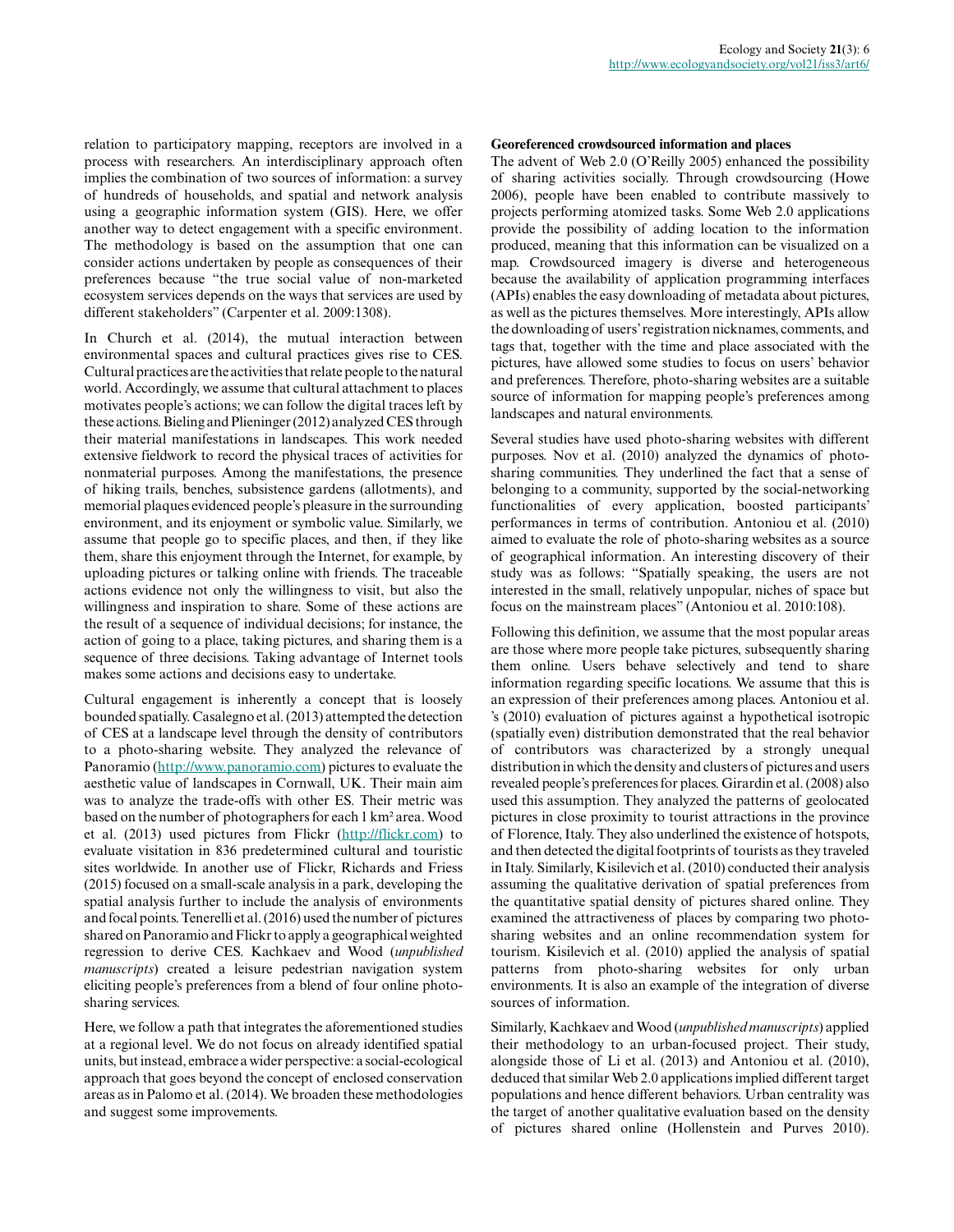Casalegno et al. (2013), Richards and Friess (2015), and Tenerelli et al. (2016) made the only attempts at explicitly targeting the detection of CES through a photo-sharing application. We therefore conclude that there is a rising number of studies that use photo-sharing applications to detect spatial preferences.

#### **Problem statement and research questions**

At present, the detection of CES has received marginal attention (Ambrose-Oji and Pagella 2012) and, when it has been performed, relies only on specific assumptions and mainly targeted recreation and tourism flows (Maes et al. 2012, Milcu et al. 2013, Pagella and Sinclair 2014). Here, we attempted to address the detection of CES using the locations of digital photographs that are shared online through three different platforms. Each platform has a specific character, scope, and supporting community. We drew from different communities that have the fewest characteristics in common in terms of taking and sharing geolocated pictures. The combination of these different applications helped to reduce bias among technology-savvy communities, as identified by Li et al. (2013). We addressed the lack of established and effective methodologies for detecting, measuring, and accounting for CES. In particular, we asked the following questions: Do the different photo-sharing platforms behave spatially similarly? Are there any recognizable spatial patterns, trends, or hotspots in online shared imagery? Are any such patterns or hotspots located only in urban environments? When patterns or hotspots are located outside of urban environments, are they related to some natural or cultural feature? Are such patterns or hotspots located only in designated or protected areas? By addressing these questions, we aimed to assess the suitability of our methodology for assessing CES.

#### **MATERIALS AND METHODOLOGY**

#### **Data sets**

We used the online photo-sharing applications Panoramio, Flickr, and Geograph. For such applications, geographic location is either explicitly requested for every image or is a complementary tag for the photo collection. The former is therefore defined as being explicitly geographic (Panoramio and Geograph), whereas the latter is implicitly geographic (Flickr). These photo-sharing applications have some common characteristics. The first is the availability of an API that allows the use and integration of pictures, data, and metadata (comments, tags, and "likes") shared online by users. A second common characteristic is that all of the applications require users to be registered.

Flickr was launched in 2004 with the purpose of sharing and storing photos online. The geographic component provides added value to the sharing of pictures. Hence, geolocation can be quite inaccurate. For instance, in the study area, we found an entire photo album regarding a touristic town geolocated on only one point.

Panoramio was created in 2005 and was explicitly intended for sharing photos of landscapes. Google acquired this service in 2007 and is the main provider of geolocated pictures overlaid on Google mapping services such as Google maps and Google Earth. As witnessed in community discussions, some users are motivated to contribute because of the global visibility of their pictures. A very active community not only contributes to the collection but also creates online events and contests.

The Geograph Britain and Ireland project ([http://www.geograph.](http://www.geograph.org.uk/) [org.uk/\)](http://www.geograph.org.uk/) began in 2005. Geograph aims to collect geographically representative photographs and information for every squarekilometer of Great Britain and Ireland. The scope is explicitly geographic, and the overall idea is to cover the whole British Isles. Contributors choose to post pictures aiming both to provide aesthetic pleasure and to try to cover all of the territory. Geograph encourages multiple pictures for the same 1 km² grid unit, and also for smaller 100 m² grid units. Participants are incentivized with games and leaderboards.

#### **Methodology**

We used a GIS to verify whether these photo-sharing applications are suitable sources of information from which to infer the location of environmental spaces. The methodology used several tools applied in exploratory spatial data analysis based on quadrat counts (de Smith et al. 2007). The main methodological references for the analysis of photo-sharing applications are three studies. First, Kisilevich et al. (2010) used one approach with two different types of baseline data, Flickr and Panoramio. Second, Casalegno et al. (2013) used only Panoramio data and demonstrated the clustering of Panoramio's imagery in specific hotspots. Third, Tenerelli et al. (2016) applied a quadrat count over the number of pictures shared on Flickr and Panoramio.

In contrast to Kisilevich et al.'s (2010) study, which focused on temporal patterns, we examined spatial patterns. After a preliminary analysis of data, we decided to focus on the number of users (as did Girardin et al. 2008, Kisilevich et al. 2010, Casalegno et al. 2013, and Kachkaev and Wood, *unpublished manuscripts*), rather than the numbers of pictures (as did Antoniou et al. 2010, Richards and Freiss 2015, and Tenerelli et al. 2016). Some individuals share many pictures of an area in relation to a specific interest that is not related to the natural environment; therefore, an approach based on the density of pictures can be misleading in drawing conclusions. For example, around Swansea Airport, there are many pictures from one user, who is passionate about plane-spotting.

Because other studies have already examined urban areas, we focused on nonurban environments. Extending the work of Casalegno et al. (2013), we included a wider spectrum of applications, as well as broadening the analysis to overcome the strong coupling that occurs between one application and its users. This was in accordance with the outcomes of studies focused mainly on urban areas (e.g., Antoniou et al. 2010; Kachkaev and Wood, *unpublished manuscripts*). The locational information on pictures was collected in August 2015 using APIs and data dumps and was then imported into a spatially enabled database. A spatial query then counted the number of individual users contributing to each of the applications for every 1 km² of the British National Grid (BNG).

We considered the number of users sharing pictures on the three platforms, and for every individual grid unit, as the main proxy for cultural attachment to the particular territory. To assess how behavior differed by platform, we compared by grid unit the ratio of users to the total number of users for each platform.

To assess spatial autocorrelation, we first derived the global Moran's *I.* To detect the existence of spatial clusters, we used the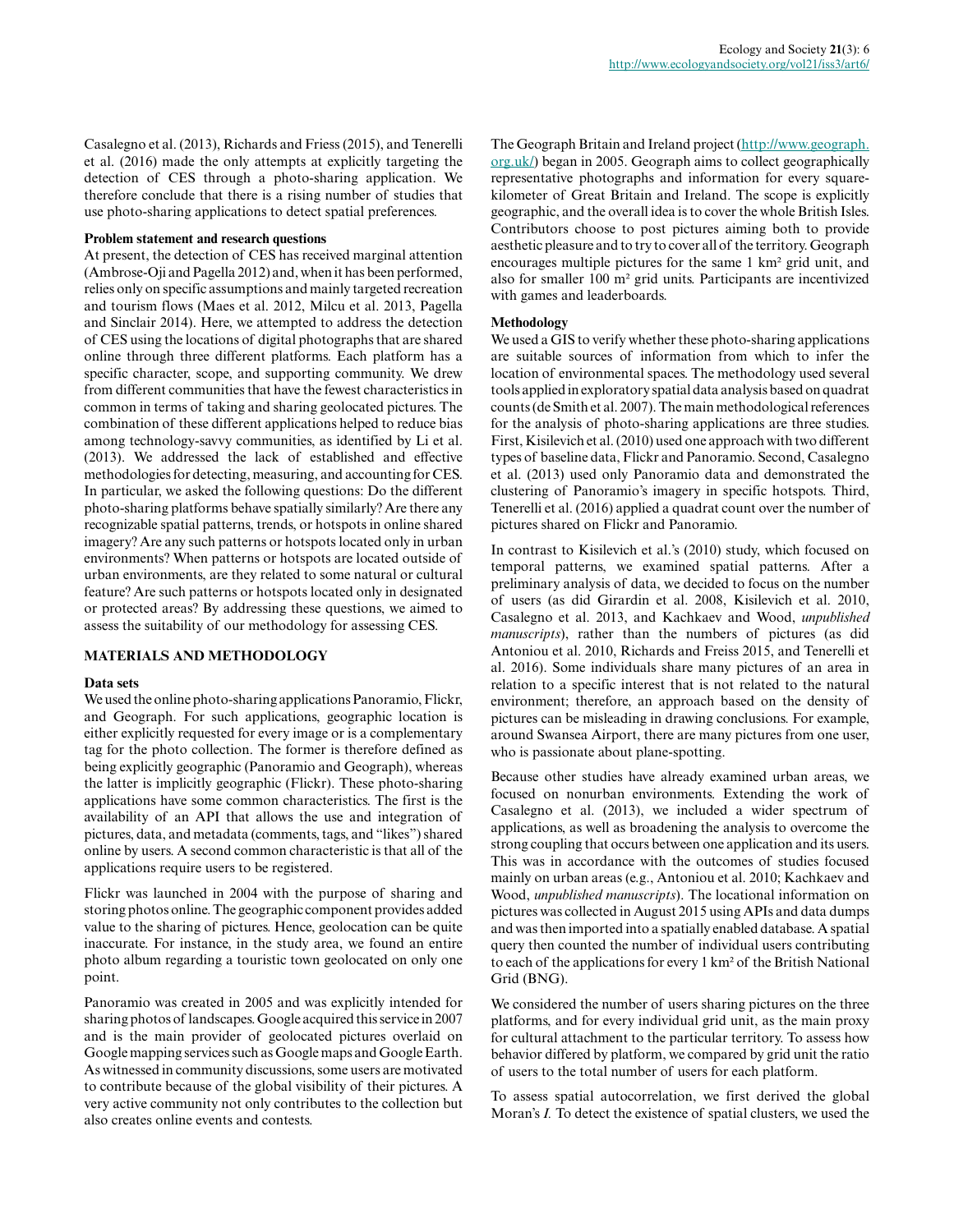local Moran's *I.* These two steps were also used by Raudsepp-Hearne et al. (2010), Casalegno et al. (2013), and Plieninger et al. (2013). We focused on the areas classified as nonurban according to the definition used in the second stage of the typology produced by the Organisation for Economic Cooperation and Development and by Eurostat (Dijkstra and Poelman 2014). The classification was based on population counts in each grid unit and in the sum of the population of neighboring grid units.

To apply the methodology to select nonurban environments, we needed a population map of the area based on 1 km² grid units. We derived this from the online tool developed for the Population 24/7 project (<http://www.osgl.soton.ac.uk/data/pop247/>, obtained on 24 March 2014 while it was hosted by UK Data Service). The information available there for a grid unit of 200 m² was aggregated to match the 1 km² unit of the BNG. Then, we applied the methodology to derive urban clusters, as described by Dijkstra and Poelman (2014). The resulting urban areas greatly overlap those obtained by the GIS of the Commission ([https://circabc.](https://circabc.europa.eu/sd/a/a932d937-82fe-48b6-9c14-1d549ac494f3/URB_CLST_2006.zip) [europa.eu/sd/a/a932d937-82fe-48b6-9c14-1d549ac494f3/](https://circabc.europa.eu/sd/a/a932d937-82fe-48b6-9c14-1d549ac494f3/URB_CLST_2006.zip)

[URB\\_CLST\\_2006.zip\)](https://circabc.europa.eu/sd/a/a932d937-82fe-48b6-9c14-1d549ac494f3/URB_CLST_2006.zip) using a different 1 km² gridded population (Gallego 2010). The resulting nonurban grid units are the focus of our study.

# **Study area**

The study area of approximately 800,000 ha is characterized by diverse environments. Located in South Wales, UK (Fig. 1), the study area covers, from north to south, the Brecon Beacons National Park in Powys to the coastline facing the Bristol Channel (Fig. 2). West to east, it stretches from the delimitation of the Pembrokeshire Coast National Park to the Wales-England border. Within the wider case-study area, there is a broad range of landscape habitats, according to Scott's (2002) classification. The southerly part of the study area is characterized by diffuse urbanization, with the main urbanized areas around Cardiff, Newport, and Swansea. There is linear urbanization along roads that follow the natural valleys and watercourses toward the Brecon Beacons area from the coastline. According to the UK 2011 census, > 2 million people live in this area, in 14 counties. There is a diverse mix of designations due to European directives and national and local legislation. These designations include a National Park, Sites of Special Scientific Interest (SSSIs), Special Areas of Conservation, Special Protection Areas (SPAs), Wetlands of International Importance, National Nature Reserves (NNRs), Marine Nature Reserves, Areas of Outstanding Natural Beauty (AONBs), Heritage Coasts, Biosphere Reserves, Biogenetic Reserves, and Local Nature Reserves. Descriptions of these designations are provided by the Joint Nature Conservation Committee ([http://jncc.defra.gov.uk/page-1527\)](http://jncc.defra.gov.uk/page-1527).

The designated and protected areas are mainly concentrated in the northern part of the study area and along the coastline, where the intricacy of designations leads to overlaps, especially in the Gower Peninsula in the west, across the border between the counties of Swansea and Carmarthenshire. The delta of the River Loughor in the southwest and the surrounding areas have several overlapping designations. Hence, the study area offers a variety of environments for our study, with access to natural parks and natural reserves being relatively easy.

**Fig. 1.** Location of the South Wales study area in the United Kingdom.



#### **Statistics of resident population and distribution of contributors**

Our work used spatial units that were not designed around population or social thresholds: an isotropic tessellation based on 7255 BNG units. For the detection of environmental spaces, we then considered the relationship between the number of users that took and posted pictures in the same nonurban grid unit. We then analyzed in more detail 6330 nonurban grid units. Proximity and accessibility characterize CES, as does the movement of the receptor toward the area (Costanza 2008). If people did not move to pursue cultural enjoyment, we would have found only pictures shared in the urban grid units, but we in fact found that people share pictures from nonurban areas. Therefore, we have an indication of the phenomenon and a measure of its magnitude for specific areas. Only 925 grid units (~14% of the total) are classified as urban.

# **RESULTS**

#### **Global statistics**

By analyzing the spatial distribution of contributors, we observed the movement of people from urban to nonurban areas when they take and share pictures. These people are behaving as receptors of the CES. We then considered the number of users of the three photo-sharing platforms, focusing on the distinction between urban and nonurban grid units. The Moran's *I* global spatial autocorrelation index, calculated over the distribution of total users for every grid unit  $(I = 0.0651, P = 0.001)$ , reveals that there  $is < 1\%$  probability that the autocorrelation has been generated by a random distribution. There are clusters of grids with elevated number of contributors in both urban and nonurban areas. In general, there are several areas where the aggregation of contributors to photo-sharing platforms is particularly evident (Fig. 3).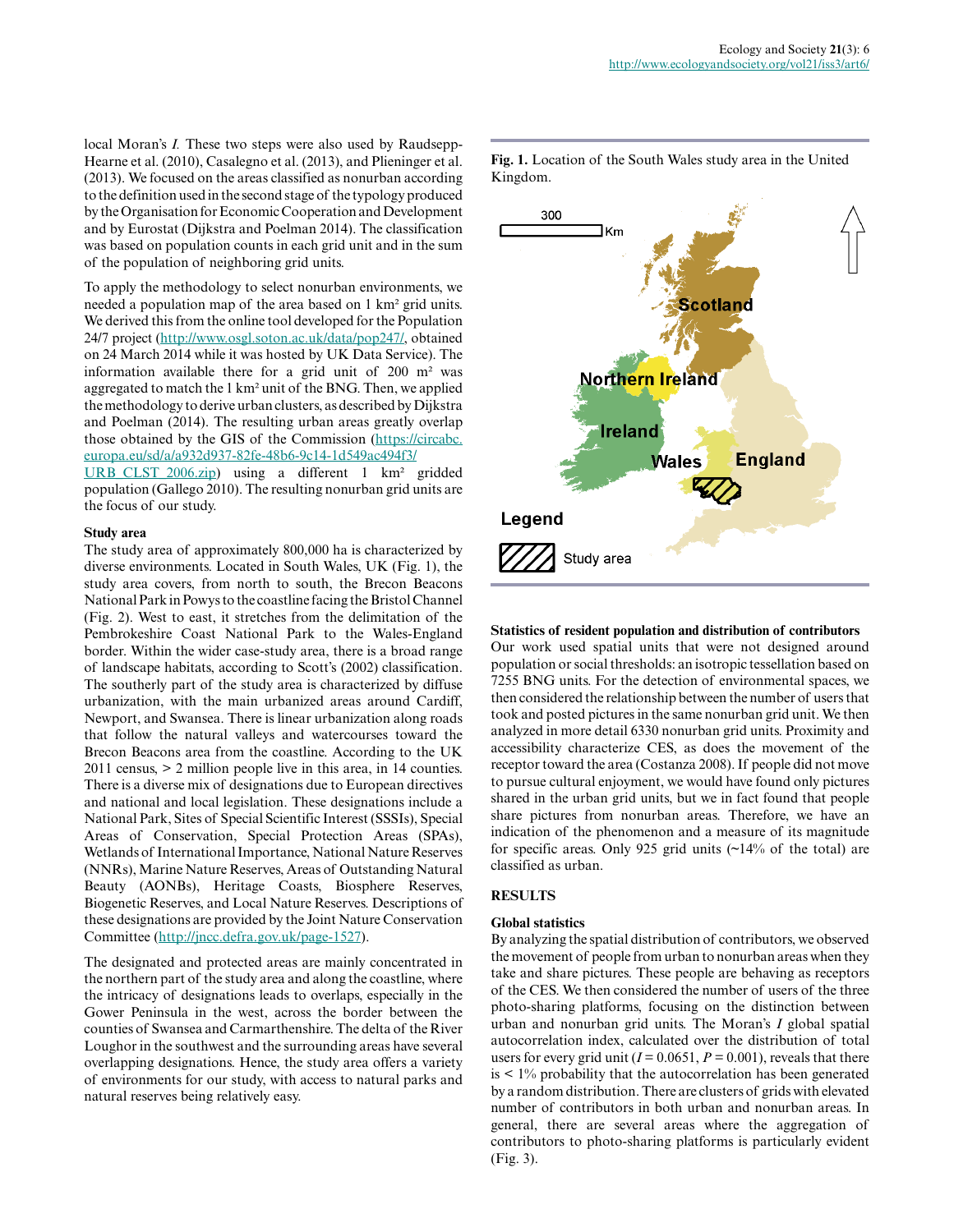

**Fig. 2.** Detailed map of the South Wales study area, indicating designated and protected areas and urban areas.

Fig. 3. Map showing the numbers of contributors for all three photo-sharing platforms across all grid units of the study area. Numbers in parentheses in the legend indicate the number of grid units in the specified range.

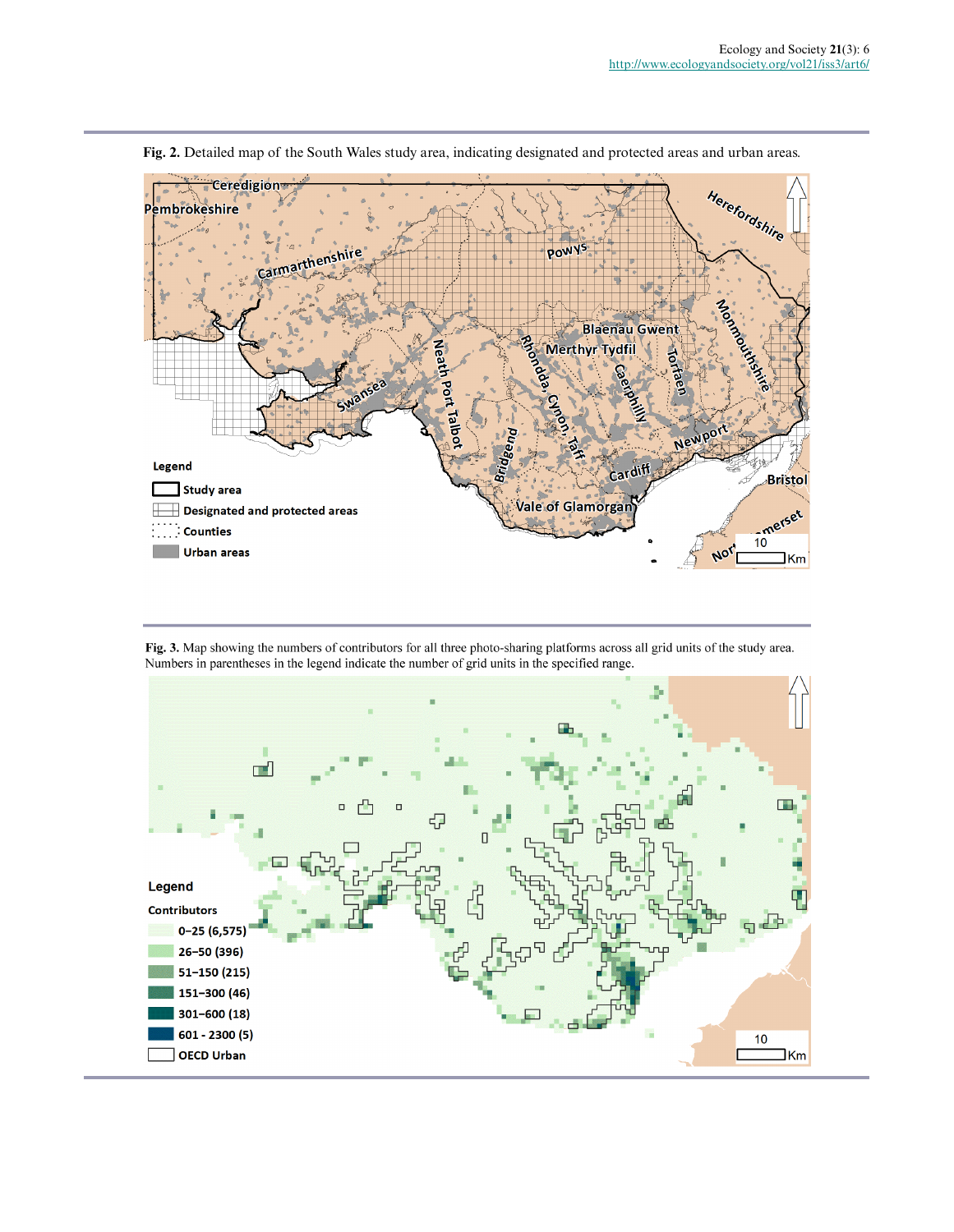Most clusters of contributors for all three platforms cover urban areas, with a smaller number located in nonurban areas (the vast majority in protected areas; Fig. 3). We derived clusters and outliers, which we comment on in the following sections. Here, we are more interested in the nonurban areas. Of the contributions that we analyzed, none shared pictures from one urban grid unit (the study area had an average of 276 inhabitants/km²). There are 5255 grid units with no resident population but with pictures shared online. Each nonurban grid unit had an average of 9 users sharing pictures, and a maximum of 595 users submitting pictures from the same grid unit.

The total amount of pictures was strongly influenced by the Flickr community, which represented almost 73% of photos (444,399 photos) and 62% of contributors (9661 contributors). From a geographical point of view, Geograph covers almost 99% of all the grid units in the area compared to 60% and 49% for Flickr and Panoramio, respectively. Geograph's policy to promote spatial coverage using rewards also influences user productivity, with an average contributor providing  $> 105$  pictures compared to the 46 pictures supplied by Flickr's more numerous but less productive contributors. The most prolific contributor to the Geograph platform (43,480 pictures) provided 30% of the overall platform, which equalled 87% of all contributors to Panoramio (49,966 pictures). The particular behavior of Geograph contributors suggests that the motivations of contributors can be driven by the desire to gain points rather than to share photos of places worth seeing. The behavior of Panoramio users is often included in the range defined by Flickr and Geograph. The proportions of pictures taken in nonurban grid units were 51% for Panoramio, 55% for Geograph, and just 31% for Flickr, yet 87% of grid units in the study area were nonurban. In general terms, Geograph, with its successful campaign to cover the whole territory, reflects the study area more closely in terms of spatial coverage, but follows Flickr in terms of the quantitative production of pictures. High productivity on the part of some individual contributors can skew the data in terms of the number of pictures and geographic preferences. Therefore, a statistic based on the number of users was more suitable for our study.

# **Platform specificity**

To compare the three platforms, which have different total numbers of users, we calculated for every grid unit the percentage of users compared with all users contributing to the specific platform. The comparison between Flickr and Panoramio for nonurban areas showed clear coincidence of the two platforms (Fig. 4).

If we omit the two main outliers, Flickr and Panoramio show very similar percentages of users who took pictures in nonurban grid units. These two platforms therefore are similar when compared to Geograph. The relationship between Geograph and Flickr is strongly skewed toward Geograph (Fig. 5). This was as expected because of Geograph's policy, which covers almost 99% of all grid units, whereas Flickr does not reach 60% and Panoramio not even 49%. For the nonurban areas, Geograph coverage is closer to 99%, whereas the percentages fall to 54% and 43% for Flickr and Panoramio, respectively. This evidences the selectiveness of people using Flickr and Panoramio when dealing with areas worth sharing visually, compared to Geograph users, whose aim is to cover all areas.



**Fig. 4.** Comparison of the numbers of contributors to Panoramio and Flickr for nonurban grid units.

**Fig. 5.** Comparison of the numbers of contributors to Geograph and Flickr for nonurban grid units.



# **Local spatial statistics**

# *Spatial trends: hotspots and outliers*

To detect spatially statistically significant grid units, such as spatial clusters and outliers, we used Moran's *I* local indicator of spatial association (LISA; Anselin 1995) as implemented in ArcGIS 10.2.2 spatial statistic tools. This allowed us to find both clusters of grid units with high numbers of contributors and grid units that differed markedly from surrounding grid units. There were 295 grid units with significant local autocorrelation. They can be grouped into 40 spatial clusters of grid units having a high number of contributors, whereas the other 36 grid units are considered individual or outlying because they are surrounded by grid units with lower numbers of contributors. Filtering out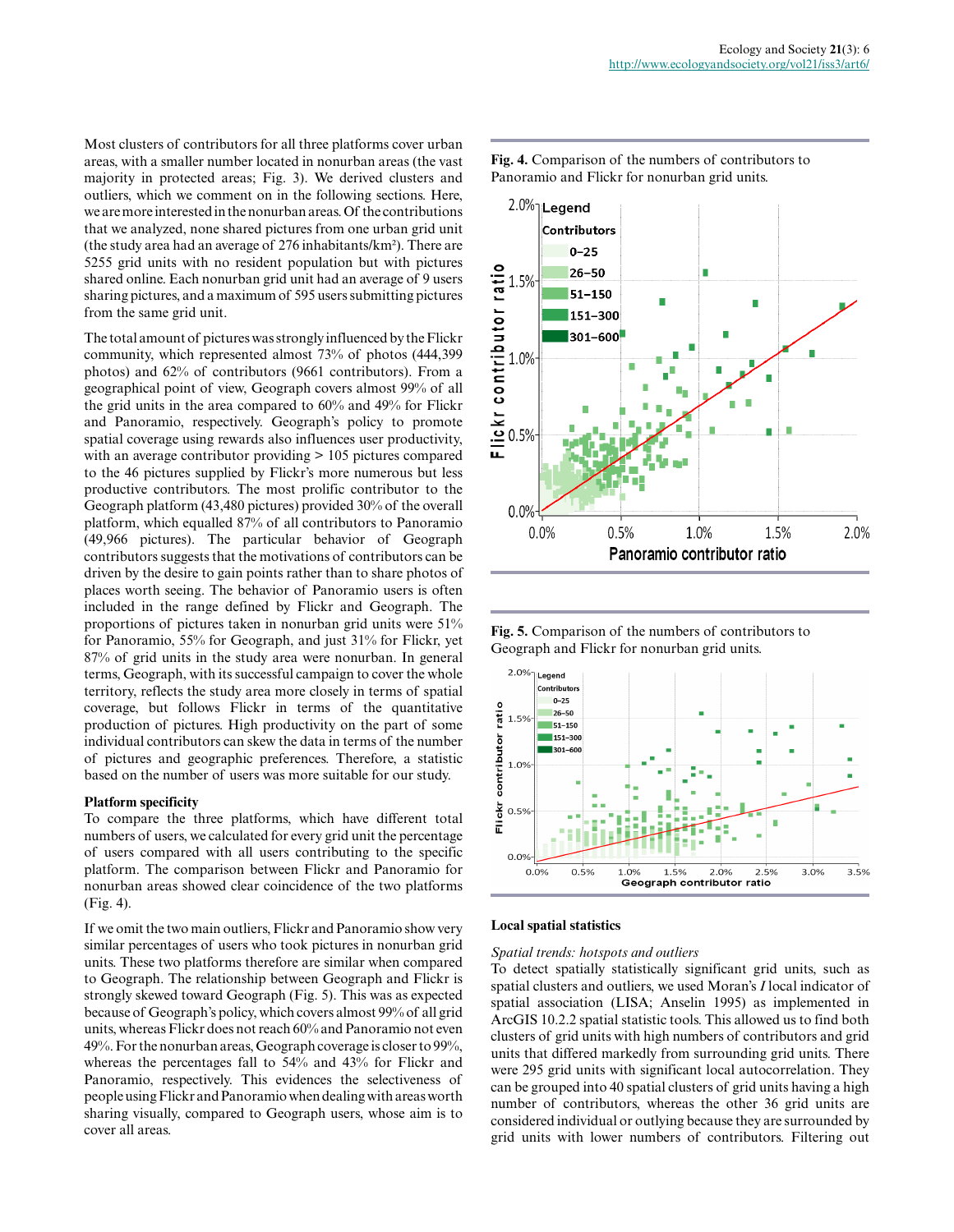

**Fig. 6.** Clusters and hotspots, as identified by Moran's *I* local indicator of spatial association (LISA). Letters indicate clusters of grid units discussed in the text.

clusters and outliers pertaining to the urban areas resulted in 20 clusters with high values and 17 outliers (isolated grid units characterized by values higher than their surrounding units). Therefore, our second and third research questions about spatial patterns, trends, and hotspots are addressed not only after delimiting spatial clusters but also having found that approximately 45% of them are nonurban. To answer the last two research questions about patterns or hotspots associated with natural and cultural features, we analyzed the clusters and outliers.

# *Sites of special photographic interest*

Among all the statistically relevant elements derived using LISA, eight grid units constitute the largest cluster, which partly covers Rhossili Bay on the Gower Peninsula. The most easily accessible part of the bay has the most contributors (Fig. 6, cluster A). In 2014, a popular touristic website ranked the bay as the ninth best beach in the world (TripAdvisor, *Top 25 beaches — world,* [http://](http://www.tripadvisor.co.uk/TravelersChoice-Beaches-cTop-g1) [www.tripadvisor.co.uk/TravelersChoice-Beaches-cTop-g1\)](http://www.tripadvisor.co.uk/TravelersChoice-Beaches-cTop-g1). This cluster is second in terms of the number of pictures and seventh in terms of average users. It includes the second and fifth most popular grid units, the first of which is the most popular grid unit in Panoramio, and the second of which is the most popular grid unit in Geograph. The cluster includes part of the Gower AONB, the Carmarthen Bay SPA, three SSSIs (Gower Coast: Rhossili to Port Eynon; Rhossili Down; and Sluxton Marsh, Whitemoor), and the Gower Coast NNR.

Six grid units constitute the second largest cluster (Fig. 6, cluster B), which covers Three Cliffs Bay (three SSSIs, one AONB, and one NNR). This cluster includes the 14th most popular grid unit.

Two clusters of four grid units are located in two diverse environments. One, which includes the third and tenth most popular grid units, covers the highest peaks of the Brecon Beacons (Fig. 6, cluster C), which give the name to the National Park and the SSSI partially covered by the cluster. This cluster includes the third and tenth most popular grid units. The cluster is situated in the Severn Estuary SSSI and covers the Newport Wetlands SSSI and NNR (Fig. 6, cluster D). A mixture of landscape and closeup pictures similar to those used for environmental observation characterizes this cluster.

Two grid units constitute the most popular cluster (Fig. 6, cluster E). This cluster has the highest average number of users in any platform; it contains the overall most popular grid unit on both Flickr and Geograph, and the second most popular grid unit on Panoramio. This grid unit contains a feature that is cultural in a natural area: Tintern Abbey, in the Wye Valley AONB. It is very close to the River Wye, which has a dedicated SSSI. The remaining grid unit in the cluster owes its popularity to the views over the abbey and the natural area surrounding it.

Looking at outliers, we note that the second most popular statistical element overall, which is also the sixth most popular grid unit, includes the ruins of Raglan Castle (Fig. 6, cluster F). Another outlier is Tredegar House and its gardens, which is the 20th most popular grid unit (Fig. 6, cluster G). The cluster containing the National Botanic Garden of Wales is also a statistical outlier (Fig. 6, cluster H). Both Raglan Castle and Tredegar House are not included in conservation areas, but do constitute cultural heritage. Three kinds of pictures contributed to the success of Tredegar House: those of the house itself; those of the park, with flowers and birds; and those of an annual vintage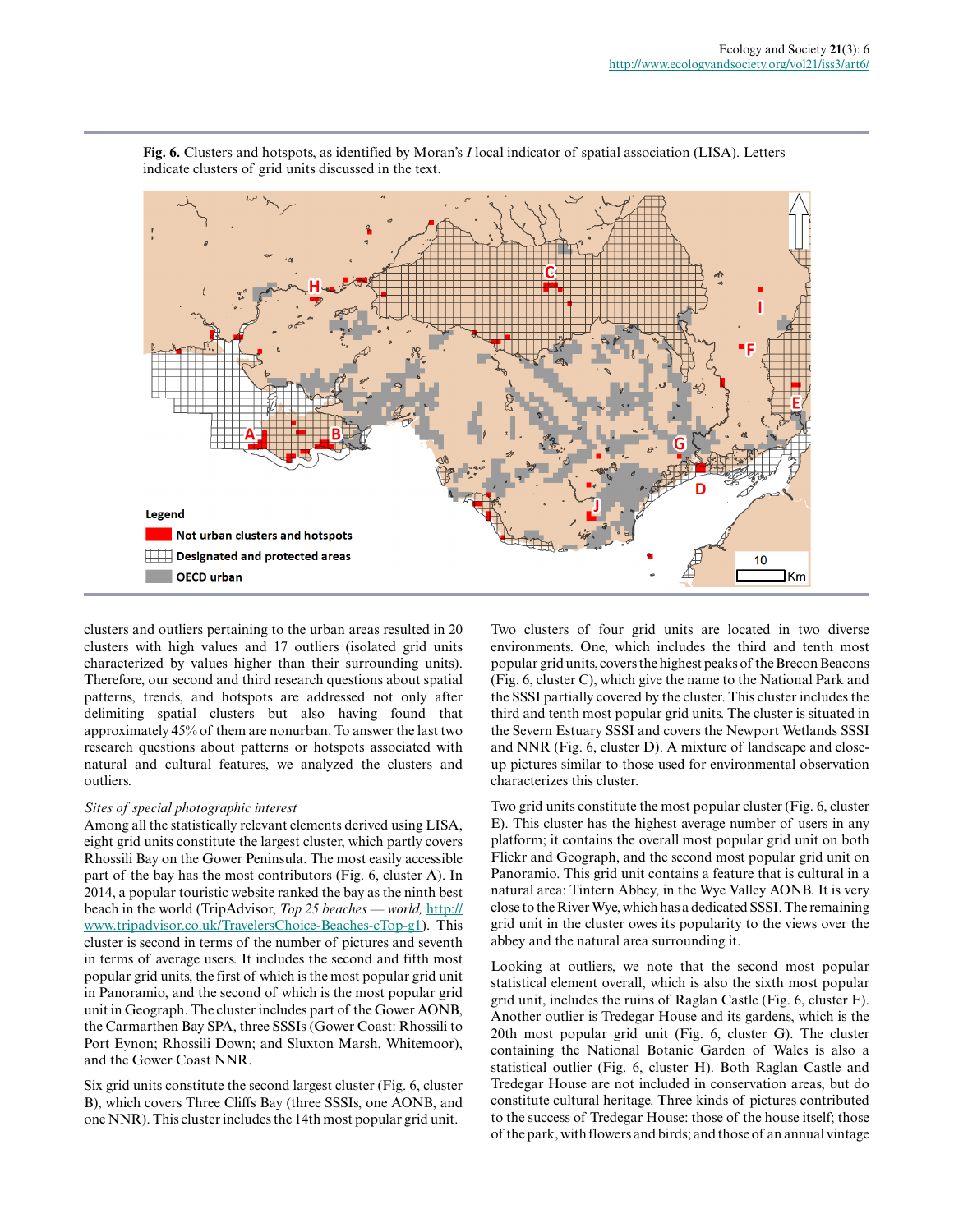car show, attended by several Flickr users. The grid unit containing Skenfrith Castle and the adjacent church (Fig. 6, cluster I) constitutes a statistically significant outlier that does not include conservation areas.

All of this evidence points to the blending of natural and cultural elements that are considered worth sharing visually. The range spans from predominantly natural features such as coastal landscapes, waterfalls, and open views to predominantly manmade cultural features such as castles, Neolithic dolmens (Fig. 6, cluster J), and National Trust houses. Cultural features are more likely to be included when they form part of conservation areas and have gardens used to host events.

# **DISCUSSION**

Our study shows that people tend to take and share pictures more readily when they go to specific places; this further confirms the findings of previous studies (Girardin et al. 2008, Antoniou et. al 2010, Casalegno et al. 2013, Tenerelli et al. 2016). The analysis involved several photo-sharing websites to overcome the limitations of a study focused on just one community and one online service. With respect to the research questions, we found that different photo-sharing platforms have different spatial behaviors that can shed light on different types of motivation to participate in the collection and sharing of pictures. Some key hotspots are shared among different applications, and Flickr and Panoramio have quite similar patterns when dealing with nonurban areas. More precisely, we can stress the role of panoramic views, and heritage monuments such as castles and heritage houses with gardens. As we expected, social-ecological couplings occur also outside of urban and designated areas, stressing the role of cultural heritage elements. Although there are different services and communities involved, some areas have been more popular, and arguably, this is an indication that those places are "worth sharing socially" through pictures when visiting them. People express their cultural preferences by moving toward those specific places and by sharing their experience. Therefore, they are playing the double role of receptors as well as reporters of CES.

Photo-sharing services have been characterized as follows: Flickr is significantly more successful than the other platforms in terms of pictures and contributors. Together with pictures related to the surrounding natural environment, photos conveyed there are more focused on human environments and activities such as festivals and events. Panoramio's imagery is more evenly distributed than Flickr's and tends to have an evenly spread coverage that also encompasses more natural areas. Flickr and Panoramio reveal very similar photo-sharing behavior in nonurban areas. In contrast, Geograph covers almost all of the territory and may be a better proxy for accessibility estimations. Nevertheless, for our purposes, some limitations of the Geograph platform may be seen as deriving from the gamified approach that puts emphasis on leaderboards, rewards, and games.

While clusters and hotspots are located both in urban and in nonurban environments, we focused on the importance of nonurban elements. The combination of three factors influences the trends. One element is the presence of accessible views over specific landscapes (peaks and beaches); this forms the basis of larger clusters, with high numbers of contributors. The second element is the presence of historic and picturesque human

artifacts such as ruins, castles, and heritage houses. Finally, places organized to stress the role of biodiversity, such as the National Botanic Garden of Wales and the Newport Wetlands visitor center, are characterized by the concentration of pictures that are similar to environmental observations. Very often, we identified a combination of these three elements where events are organized. For example, in Flickr mainly, there was a wide range of pictures taken in the areas around Tredegar House and the Newport Wetlands visitor center, including distant objects and landscapes as well as close-up shots of flowers and insects.

Therefore, the interest of the population in natural features and open spaces is not confined to natural reserves and other designated areas, but is supported by the accessibility and organization of cultural practices. A similar trend characterizes human-made artifacts, the intrinsic nature of which is characterized by a higher degree of accessibility.

In comparison to previous studies, we argue that the use of just one service or one set of geographic tessellation for the analysis can provide some insight. Comparison between different communities is more effective and can cover different aspects of the human experience of open space and nature.

# **GROUNDED SPECULATION AND CONCLUSION**

Here, we explored the potential of just one of the information components that are handled on photo-sharing websites. From a broader perspective, such websites can be viewed as multifaceted sources of social and spatial information that can be very relevant to CES research and practice. The information bundle provided by the APIs includes several components. Contributors usually post pictures using their nicknames (often a combination of given name and surname) and then share the picture using spatial and temporal information and tags, or even a description of the photo. However, the websites contain several social features such as interest groups and the facility to add "likes," comments, tags, and ratings of pictures. Therefore, several improvements to our study, as well as the identification of complementary streams of research, may flow from this abundant swath of information.

A first degree of analysis could be conducted on the demographic profiling of contributors to find patterns and trends related to variables such as gender, social class, and age in relation to their area of residence (known as geodemographic analysis). Similar geodemographic analysis in the USA demonstrated the importance of analyzing the target population of every form of social media, as stressed by Duggan and Brenner (2013) and Li et al. (2013). Because cultural and social differences strongly influence CES-related preferences (Wood et al. 2013, López-Santiago et al. 2014, UK-NEA 2014), and engagement with open space and nature is ethnically bounded (Agyeman 1990), we would expect such analysis to yield useful results. The social components of photo-sharing websites provide another level of investigation. Spatial cooccurrence in specific areas can be analyzed, along with digital networking (Cranshaw et al. 2010), through connections, "likes," and ratings. Work in this area looks promising, providing a possible link with applications developed for the social recommendation of places, as in Kisilevich et al. (2010). The influence of social-networking tools on photosharing websites has already been analyzed by Nov et al. (2010). A deeper analysis would improve the understanding of the behavior of contributors in gamified crowdsourcing platforms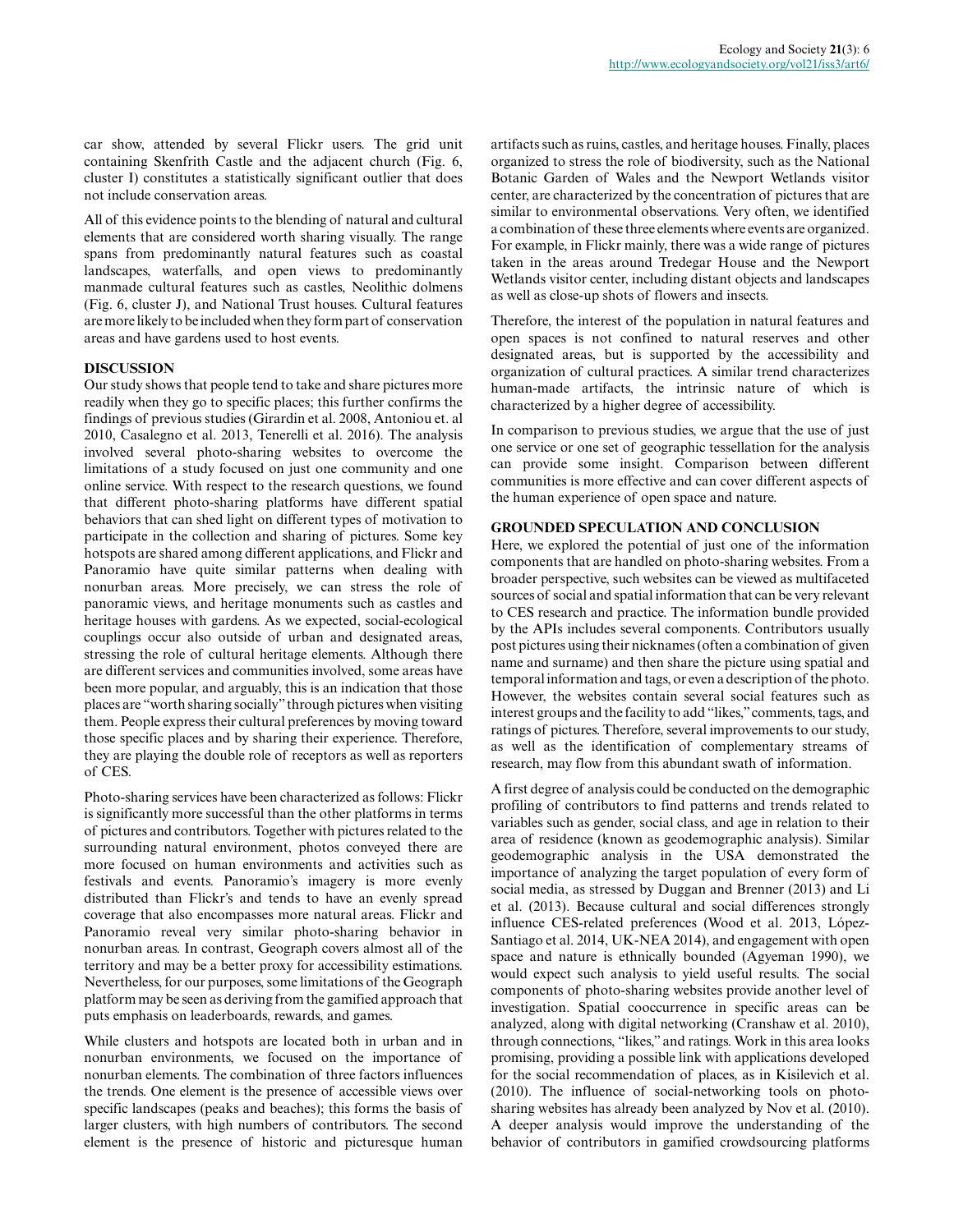such as Geograph. Some studies take advantage of the textual component included in comments and tags attached to pictures; studies of conceptualizations from crowdsourced information aim to do this. Some studies have derived ontologies and folksonomies (Garduño Freeman 2010) from Flickr tags, "likes," and groups (Hollenstein and Purves 2010).

Our work has demonstrated the potential contribution of crowdsourcing information to ecological research by analyzing three platforms (Flickr, Panoramio, and Geograph) with technological arrangements that similarly support and promote the collection of photos taken by members of the public. The analysis has allowed us to identify CES in South Wales. Focusing on nonurban areas, the three platforms show different photosharing behavior, with Flickr and Panoramio showing almost interchangeable results whereby Flickr stresses more humanmade cultural artifacts. Geograph stresses the same places with different intensity. Knowing the purpose of the originating platform can help in understanding the social-ecological couplings detected. Clusters and hotspots are detected both in urban and nonurban environments. All the nonurban clusters and hotspots are focused on cultural features, either human-made or natural. For all the clusters and hotspots detected, a protection or listing status is already granted for reasons of natural or historical heritage.

*Responses to this article can be read online at:* [http://www.ecologyandsociety.org/issues/responses.](http://www.ecologyandsociety.org/issues/responses.php/8436) [php/8436](http://www.ecologyandsociety.org/issues/responses.php/8436)

# **Acknowledgments:**

*We thank Artemis Skarlatidou for insightful suggestions on earlier versions of the text. The work described here is supported by the UK Research Council through the UCL Centre for Virtual Environments Interaction and Visualisation (VEIV) and the Institute of Zoology (IoZ) of the Zoological Society of London (ZSL). Maps contain Ordinance Survey data, Crown copyright and database rights 2016. Additional data are sourced from third parties, including public sector information licensed under the Open Government Licence v1.0.*

# **LITERATURE CITED**

Agyeman, J. 1990. Black people in a white landscape: social and environmental justice. *Built Environment* 16(3):232-236. [online] URL:<http://www.jstor.org/stable/23286762>

Ambrose-Oji, B., and T. Pagella. 2012. *Spatial analysis and prioritisation of cultural ecosystem services: a review of methods.* Research Report. Forest Research, Farnham, UK. [online] URL: [http://www.forestry.gov.uk/pdf/CES\\_spatial\\_analysis\\_tools\\_review\\_2102.](http://www.forestry.gov.uk/pdf/CES_spatial_analysis_tools_review_2102.pdf/$FILE/CES_spatial_analysis_tools_review_2102.pdf) [pdf/\\$FILE/CES\\_spatial\\_analysis\\_tools\\_review\\_2102.pdf](http://www.forestry.gov.uk/pdf/CES_spatial_analysis_tools_review_2102.pdf/$FILE/CES_spatial_analysis_tools_review_2102.pdf)

Anselin, L. 1995. Local indicators of spatial association—LISA. *Geographical Analysis* 27(2):93-115. [http://dx.doi.org/10.1111/](http://dx.doi.org/10.1111/j.1538-4632.1995.tb00338.x) [j.1538-4632.1995.tb00338.x](http://dx.doi.org/10.1111/j.1538-4632.1995.tb00338.x)

Antoniou, V., J. Morley, and M. Haklay. 2010. Web 2.0 geotagged photos: assessing the spatial dimension of the phenomenon. *Geomatica* 64(1):99-110.

Bagstad, K. J., G. W. Johnson, B. Voigt, and F. Villa. 2013*a.* Spatial dynamics of ecosystem service flows: a comprehensive approach to quantifying actual services. *Ecosystem Services* 4:117-125. <http://dx.doi.org/10.1016/j.ecoser.2012.07.012>

Bagstad, K. J., D. J. Semmens, S. Waage, and R. Winthrop. 2013*b.* A comparative assessment of decision-support tools for ecosystem services quantification and valuation. *Ecosystem Services* 5:27-39.<http://dx.doi.org/10.1016/j.ecoser.2013.07.004>

Bateman, I. J., A. R. Harwood, G. M. Mace, R. T. Watson, D. J. Abson, B. Andrews, A. Binner, A. Crowe, B. H. Day, S. Dugdale, C. Fezzi, J. Foden, D. Hadley, R. Haines-Young, M. Hulme, A. Kontoleon, A. A. Lovett, P. Munday, U. Pascual, J. Paterson, G. Perino, A. Sen, G. Siriwardena, D. van Soest, and M. Termansen. 2013. Bringing ecosystem services into economic decisionmaking: land use in the United Kingdom. *Science* 341 (6141):45-50.<http://dx.doi.org/10.1126/science.1234379>

Bieling, C., and T. Plieninger. 2013. Recording manifestations of cultural ecosystem services in the landscape. *Landscape Research* 38(5):649-667.<http://dx.doi.org/10.1080/01426397.2012.691469>

Carpenter, S. R., H. A. Mooney, J. Agard, D. Capistrano, R. S. DeFries, S. Díaz, T. Dietz, A. K. Duraiappah, A. Oteng-Yeboah, H. M. Pereira, C. Perrings, W. V. Reid, J. Sarukhan, R. J. Scholes, and A. Whyte. 2009. Science for managing ecosystem services: beyond the Millennium Ecosystem Assessment. *Proceedings of the National Academy of Sciences* 106(5):1305-1312. [http://dx.](http://dx.doi.org/10.1073/pnas.0808772106) [doi.org/10.1073/pnas.0808772106](http://dx.doi.org/10.1073/pnas.0808772106) 

Casalegno, S., R. Inger, C. DeSilvey, and K. J. Gaston. 2013. Spatial covariance between aesthetic value and other ecosystem services. *Plos One* 8(6):e68437. [http://dx.doi.org/10.1371/journal.](http://dx.doi.org/10.1371/journal.pone.0068437) [pone.0068437](http://dx.doi.org/10.1371/journal.pone.0068437)

Church, A., R. Fish, R. Haines-Young, S. Mourato, J. Tratalos, L. Stapleton, C. Willis, P. Coates, S. Gibbons, C. Leyshon, M. Potschin, N. Ravenscroft, R. Sanchis-Guarner, M. Winter, and J. Kenter. 2014. *UK National Ecosystem Assessment follow-on. Work Package Report 5: Cultural ecosystem services and indicators.* UNEP-WCMC, LWEC, Cambridge, UK. [online] URL: [http://](http://uknea.unep-wcmc.org/LinkClick.aspx?fileticket=l0%2fZhq%2bgwtc%3d&tabid=82) [uknea.unep-wcmc.org/LinkClick.aspx?fileticket=l0%2fZhq%2bgwtc%](http://uknea.unep-wcmc.org/LinkClick.aspx?fileticket=l0%2fZhq%2bgwtc%3d&tabid=82) [3d&tabid=82](http://uknea.unep-wcmc.org/LinkClick.aspx?fileticket=l0%2fZhq%2bgwtc%3d&tabid=82) 

Cockings, S., A. Harfoot, D. Martin, and D. Hornby. 2011. Maintaining existing zoning systems using automated zonedesign techniques: methods for creating the 2011 census output geographies for England and Wales. *Environment and Planning A* 43(10):2399-2418.<http://dx.doi.org/10.1068/a43601>

Costanza, R. 2008. Ecosystem services: multiple classification systems are needed. *Biological Conservation* 141(2):350-352. <http://dx.doi.org/10.1016/j.biocon.2007.12.020>

Cranshaw, J., E. Toch, J. Hong, A. Kittur, and N. Sadeh. 2010. Bridging the gap between physical location and online social networks. Pages 119-128 *in UbiComp '10 Proceedings of the 12th ACM international conference on ubiquitous computing.* ACM, New York, New York, USA. <http://dx.doi.org/10.1145/1864349.1864380>

de Smith, M. J., M. F. Goodchild, and P. A. Longley. 2007. *Geospatial analysis: a comprehensive guide to principles, techniques and software tools.* Troubador, Kibworth Beauchamp, UK.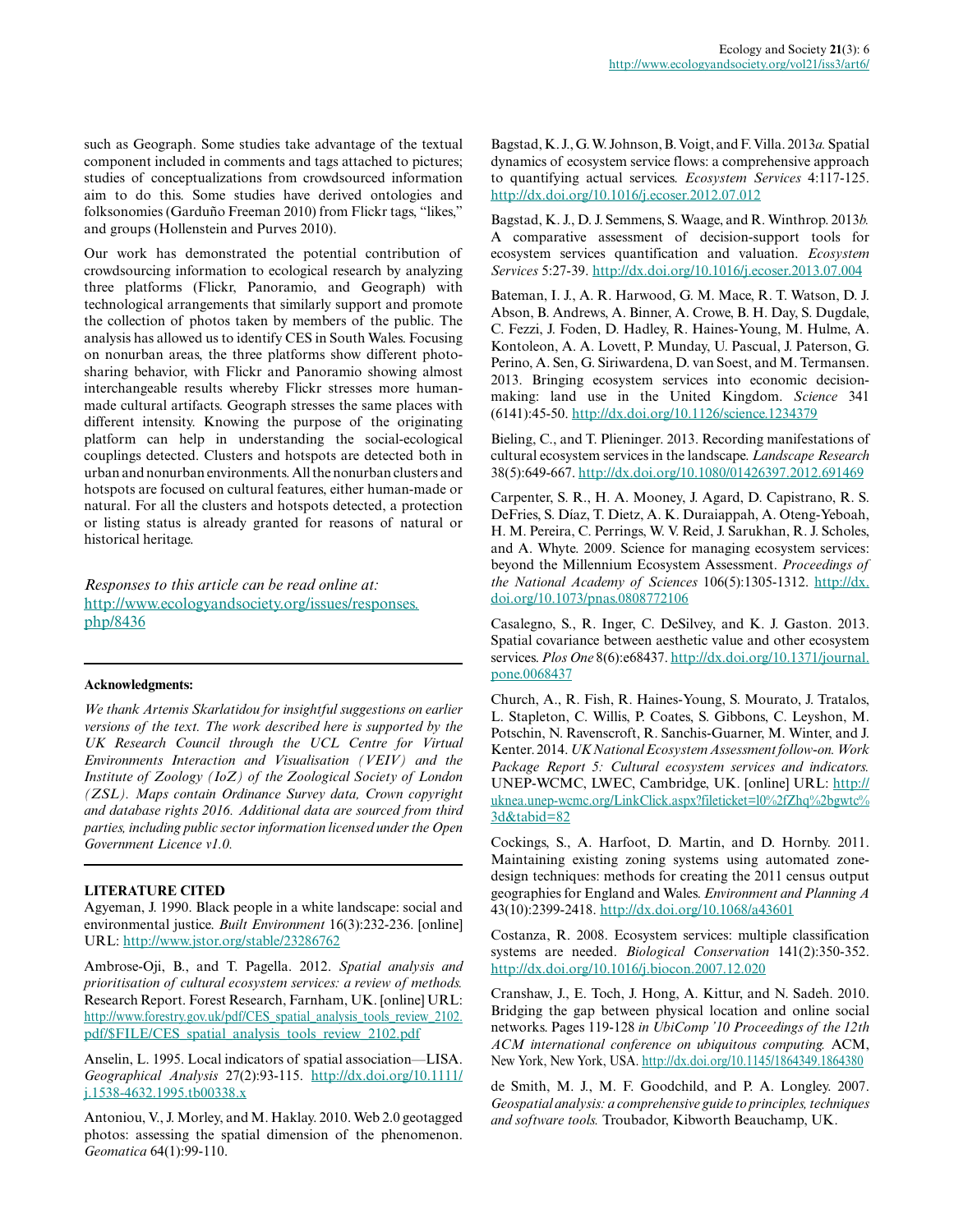Dijkstra, L., and H. Poelman. 2014. *A harmonised definition of cities and rural areas: the new degree of urbanisation.* WP 01/2014. European Commission, Brussels, Belgium. [online] URL: [http://](http://ec.europa.eu/regional_policy/sources/docgener/work/2014_01_new_urban.pdf) [ec.europa.eu/regional\\_policy/sources/docgener/work/2014\\_01\\_new\\_urban.](http://ec.europa.eu/regional_policy/sources/docgener/work/2014_01_new_urban.pdf) [pdf](http://ec.europa.eu/regional_policy/sources/docgener/work/2014_01_new_urban.pdf)

Duggan, M., and J. Brenner. 2013. *The demographics of social media users – 2012.* Pew Research Center, Washington, D.C., USA. [online] URL: [http://pewinternet.org/~/media//Files/](http://pewinternet.org/~/media//Files/Reports/2013/PIP_SocialMediaUsers.pdf) [Reports/2013/PIP\\_SocialMediaUsers.pdf](http://pewinternet.org/~/media//Files/Reports/2013/PIP_SocialMediaUsers.pdf)

Fisher, B., R. K. Turner, and P. Morling. 2009. Defining and classifying ecosystem services for decision making. *Ecological Economics* 68(3):643-653. [http://dx.doi.org/10.1016/j.](http://dx.doi.org/10.1016/j.ecolecon.2008.09.014) [ecolecon.2008.09.014](http://dx.doi.org/10.1016/j.ecolecon.2008.09.014) 

Gallego, F. J. 2010. A population density grid of the European Union. *Population and Environment* 31(6):460-473. [http://dx.doi.](http://dx.doi.org/10.1007/s11111-010-0108-y) [org/10.1007/s11111-010-0108-y](http://dx.doi.org/10.1007/s11111-010-0108-y)

Garduño Freeman, C. 2010. Photosharing on Flickr: intangible heritage and emergent publics. *International Journal of Heritage Studies* 16(4-5):352-368. <http://dx.doi.org/10.1080/13527251003775695>

Ghermandi, A., P. A. L. D. Nunes, R. Portela, N. Rao, and S. S. Teelucksingh. 2011. Recreational, cultural and aesthetic services from estuarine and coastal ecosystems. Pages 217-237 *in* M. van den Belt and R. Costanza, editors. *Treatise on estuarine and coastal science.* Academic Press, London, UK.

Girardin, F., F. D. Fiore, C. Ratti, and J. Blat. 2008. Leveraging explicitly disclosed location information to understand tourist dynamics: a case study. *Journal of Location Based Services* 2 (1):41-56. <http://dx.doi.org/10.1080/17489720802261138>

Haines-Young, R., and M. Potschin. 2009. The links between biodiversity, ecosystem services and human well-being. Pages 110-139 *in* D. G. Raffaelli and C. L. J. Frid, editors. *Ecosystem ecology: a new synthesis.* Cambridge University Press, Cambridge, UK. <http://dx.doi.org/10.1017/cbo9780511750458.007>

Hernández-Morcillo, M., T. Plieninger, and C. Bieling. 2013. An empirical review of cultural ecosystem service indicators. *Ecological Indicators* 29:434-444. [http://dx.doi.org/10.1016/j.](http://dx.doi.org/10.1016/j.ecolind.2013.01.013) [ecolind.2013.01.013](http://dx.doi.org/10.1016/j.ecolind.2013.01.013)

Hollenstein, L., and R. Purves. 2010. Exploring place through user-generated content: using Flickr to describe city cores. *Journal of Spatial Information Science* 1(1):21-48. [http://dx.doi.](http://dx.doi.org/10.5311/JOSIS.2010.1.3) [org/10.5311/JOSIS.2010.1.3](http://dx.doi.org/10.5311/JOSIS.2010.1.3)

Howe, J. 2006. The rise of crowdsourcing. *Wired Magazine* June 1, 2006. [online] URL: <http://www.wired.com/2006/06/crowds/>

Kisilevich, S., M. Krstajic, D. Keim, N. Andrienko, and G. Andrienko. 2010. Event-based analysis of people's activities and behavior using Flickr and Panoramio geotagged photo collections. Pages 289-296 *in* E. Banissi, S. Bertschi, R. Burkhard, J. Counsell, M. Dastbaz, M. Eppler, C. Forsell, G. Grinstein, J. Johansson, M. Jern, F. Khosrowshahi, F. T. Marchese, C. Maple, R. Laing, U. Cvek, M. Trutschl, M. Sarfraz, L. Stuart, A. Ursyn, and T. G. Wyeld, editors. *Information visualisation.* IEEE Computer Society, Los Alamitos, California, USA. [http://dx.doi.](http://dx.doi.org/10.1109/iv.2010.94) [org/10.1109/iv.2010.94](http://dx.doi.org/10.1109/iv.2010.94)

Li, L., M. F. Goodchild, and B. Xu. 2013. Spatial, temporal, and socioeconomic patterns in the use of Twitter and Flickr. *Cartography and Geographic Information Science* 40(2):61-77. <http://dx.doi.org/10.1080/15230406.2013.777139>

López-Santiago, C. A., E. Oteros-Rozas, B. Martín-López, T. Plieninger, E. González Martín, and J. A. González. 2014. Using visual stimuli to explore the social perceptions of ecosystem services in cultural landscapes: the case of transhumance in Mediterranean Spain. *Ecology and Society* 19(2):27. [http://dx.](http://dx.doi.org/10.5751/es-06401-190227) [doi.org/10.5751/es-06401-190227](http://dx.doi.org/10.5751/es-06401-190227) 

Maes, J., B. Egoh, L. Willemen, C. Liquete, P. Vihervaara, J. P. Schägner, B. Grizzetti, E. G. Drakou, A. La Notte, G. Zulian, F. Bouraoui, M. L. Paracchini, L. Braat, and G. Bidoglio. 2012. Mapping ecosystem services for policy support and decision making in the European Union. *Ecosystem Services* 1(1):31-39. <http://dx.doi.org/10.1016/j.ecoser.2012.06.004>

MEA (Millennium Ecosystem Assessment). 2003. *Ecosystems and human well-being: a framework for assessment.* Island Press, Washington, D.C., USA. [online] URL: [http://pdf.wri.org/](http://pdf.wri.org/ecosystems_human_wellbeing.pdf) [ecosystems\\_human\\_wellbeing.pdf](http://pdf.wri.org/ecosystems_human_wellbeing.pdf)

MEA (Millennium Ecosystem Assessment). 2005. *Ecosystems and human well-being: synthesis.* Island Press, Washington, D.C., USA. [online] URL: [http://www.millenniumassessment.org/](http://www.millenniumassessment.org/documents/document.356.aspx.pdf) [documents/document.356.aspx.pdf](http://www.millenniumassessment.org/documents/document.356.aspx.pdf)

Milcu, A. I., J. Hanspach, D. Abson, and J. Fischer. 2013. Cultural ecosystem services: a literature review and prospects for future research. *Ecology and Society* 18(3):44. [http://dx.doi.org/10.5751/](http://dx.doi.org/10.5751/ES-05790-180344) [ES-05790-180344](http://dx.doi.org/10.5751/ES-05790-180344)

Natural England. 2010. *Monitor of Engagement with the Natural Environment: the national survey on people and the natural environment.* Technical Report NECR050. Natural England, Sheffield, UK. [online] URL: [http://publications.naturalengland.](http://publications.naturalengland.org.uk/file/75041) [org.uk/file/75041](http://publications.naturalengland.org.uk/file/75041)

Nov, O., M. Naaman, and C. Ye. 2010. Analysis of participation in an online photo-sharing community: a multidimensional perspective. *Journal of the American Society for Information Science and Technology* 61(3):555-566. [http://dx.doi.org/10.1002/](http://dx.doi.org/10.1002/asi.21278) [asi.21278](http://dx.doi.org/10.1002/asi.21278)

O'Reilly, T. 2005. *What is Web 2.0: design patterns and business models for the next generation of software.* O'Reilly Media, Sebastopol, California, USA. [online] URL: [http://www.oreilly.](http://www.oreilly.com/pub/a/web2/archive/what-is-web-20.html) [com/pub/a/web2/archive/what-is-web-20.html](http://www.oreilly.com/pub/a/web2/archive/what-is-web-20.html)

Pagella, T. F., and F. L. Sinclair. 2014. Development and use of a typology of mapping tools to assess their fitness for supporting management of ecosystem service provision. *Landscape Ecology* 29(3):383-399. <http://dx.doi.org/10.1007/s10980-013-9983-9>

Palomo, I., C. Montes, B. Martín-López, J. A. González, M. García-Llorente, P. Alcorlo, and M. R. García Mora. 2014. Incorporating the social-ecological approach in protected areas in the Anthropocene. *BioScience* 64(3):181-191. [http://dx.doi.](http://dx.doi.org/10.1093/biosci/bit033) [org/10.1093/biosci/bit033](http://dx.doi.org/10.1093/biosci/bit033) 

Pascual, U., R. Muradian, L. Brander, E. Gómez-Baggethun, B. Martín-lópez, M. Verma, P. Armsworth, M. Christie, H.